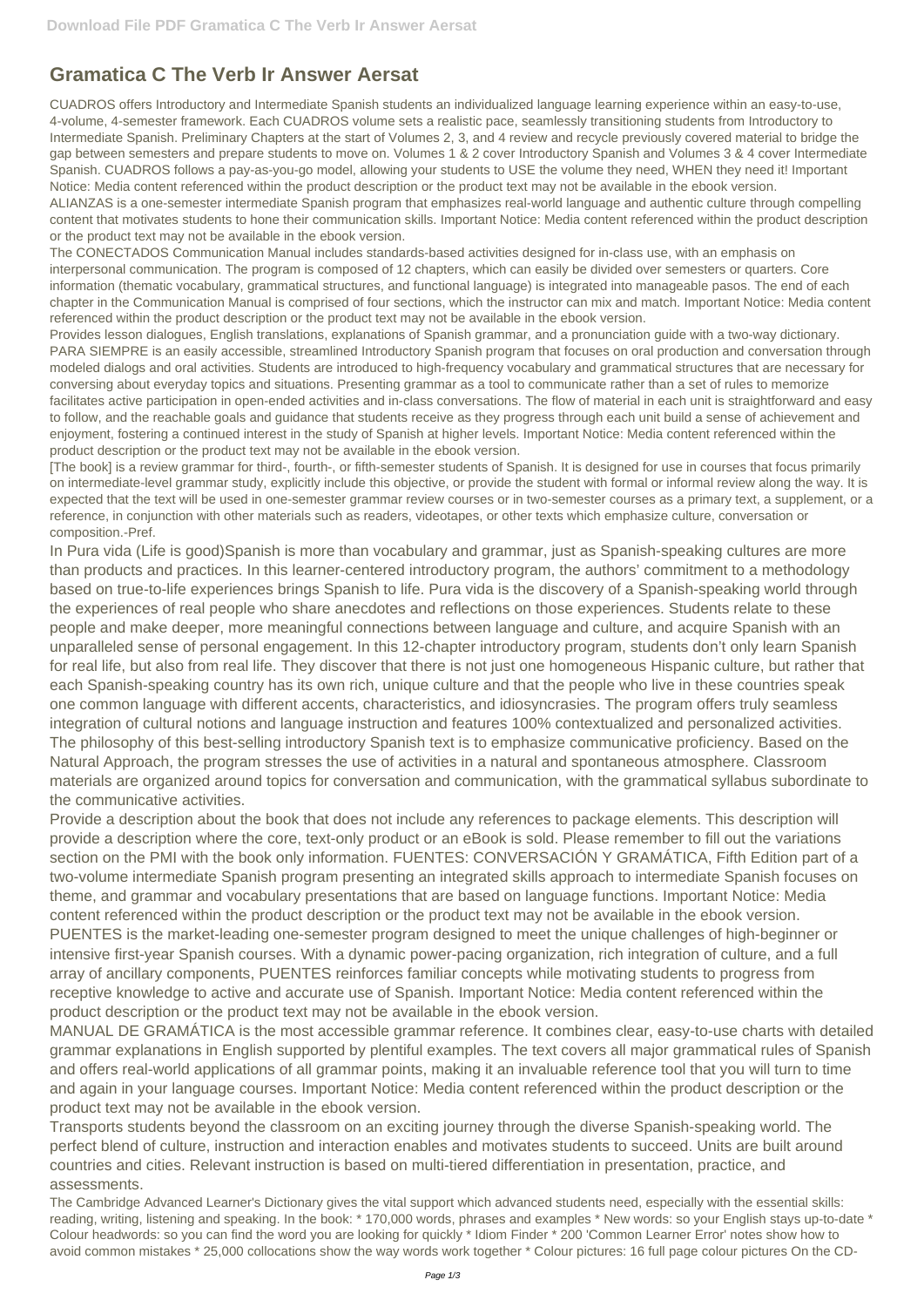Year 8 starters. ¡Avancemos!.

ROM: \* Sound: recordings in British and American English, plus practice tools to help improve pronunciation \* UNIQUE! Smart Thesaurus helps you choose the right word \* QUICKfind looks up words for you while you are working or reading on screen \* UNIQUE! SUPERwrite gives on screen help with grammar, spelling and collocation when you are writing \* Hundreds of interactive exercises More and more pupils are learning Spanish, starting in the second year of Secondary school (Year 8). This book is designed specifically for

As ! is the Spanish course for the Key Stage 3 National Framework. As ! is part of a series of three brand new Modern Foreign Languages courses for the National Framework with Voil a! for French and Na klar! for German.

The Caminos Spanish course places emphasis on cultural awareness of Spain and Spanish-speaking countries, providing pupils with an informed insight into the lives and concerns of their peers overseas. The communicative approach of the series means that pupils are encouraged from the start to express themselves, their feelings and opinions in the target language, acquiring all the language skills they need for effective communication.

Don't let them drop Spanish! A major growing concern in schools is the decline in the number of language students and the impact this could have on your department. Which is why we've developed !Asi! - the only course to captivate all your students and help keep Spanish alive in your school!

This text provides an approach to Spanish for GCSE pupils, using two-page units with grammar explanations, end-of-chapter checklists and revision tests. This Verde pupil book is for Foundation students and is parallel in content to the Higher (Rojo) book.

IMÁGENES, Third Edition, takes a functional, integrated skills approach specifically designed to help students develop receptive and productive skills simultaneously that are critical in learning Spanish. When using IMÁGENES students acquire communicative skills while gaining an awareness of Hispanic cultures. The program's practical, relevant themes, lively practice, and engaging technology components get learners communicating early and confidently. The exciting new third edition will contain a greater focus on the cultures of Spanishspeaking countries and have two new video blogs in each chapter to provide input of chapter functions and vocabulary. IMÁGENES will keep students motivated as they learn and explore the many cultures of Spanish-speaking world. Important Notice: Media content referenced within the product description or the product text may not be available in the ebook version.

Hoy día Spanish for Real Life focuses on the Spanish needed for everyday communication and teaches students to function in a variety of settings and focus on what is needed to know now to use Spanish effectively in real life Vocabulary and expressions are presented in real-life settings. The modular format makes it easy for students to organize their learning and for instructors to plan their classes. Clearly-organized review tools and meaningfully-sequenced activities support students as they learn Spanish. For beginning learners of Spanish This Books á la Carte Edition is an unbound, three-hole punched version of the textbook and provides students the opportunity to personalize their book by incorporating their own notes and taking only the portion of the book they need to class – all at an affordable price. This Books á la Carte Edition is an unbound, three-hole punched version of both volumes of the textbook and provides students the opportunity to personalize their book by incorporating their own notes and taking only the portion of the book they need to class – all at an affordable price. This package also includes a 24-month student access code to MySpanishLab.

The RUMBOS program, now in a new ENHANCED edition, provides robust support to help students 'fill in the gaps' that might be left from their first year of Spanish study, including review activities, indices of first year grammar and vocabulary, and student annotations. At the same time, RUMBOS carefully leads students to higher levels of communicative competence through the combination of functional and contextualized vocabulary presentations, targeted practice of more advanced and often problematic grammatical structures, and processoriented reading and writing sections with integrated skill-building strategies. RUMBOS prepares students for advanced language study by involving them in authentic literary readings and academic writing tasks and by weaving in communicative activities geared to oral presentations. The RUMBOS program also provides plentiful instructor support through its transparent and flexible chapter structure, teacher annotations, and ancillary materials. Instructors using RUMBOS will find crafting creative, stimulating, and fun lesson plans effortless. Important Notice: Media content referenced within the product description or the product text may not be available in the ebook version. CUADROS offers Introductory and Intermediate Spanish students an individualized language learning experience within an easy-to-use, 4-volume, 4-semester framework. Each CUADROS volume sets a realistic pace, seamlessly transitioning students from Introductory to Intermediate Spanish. Preliminary Chapters at the start of Volumes 2, 3, and 4 review and recycle previously covered material to bridge the gap between semesters and prepare students to move on. Volumes 1 & 2 cover Introductory Spanish;Volumes 3 & 4 cover Intermediate Spanish. CUADROS follows a pay-as-you-go model, allowing your students to USE the volume they need, WHEN they need it! Important Notice: Media content referenced within the product description or the product text may not be available in the ebook version. Caminos is a popular Spanish course for beginners. Caminos segunda edicion has been fully revised and updated. Caminos segunda edicion 1 & 2 cover the QCA Scheme of Work for Spanish. Further improvements of the second edition are: stronger focus on grammar, improved and extended ICT offerings, regular and rigorous assessment. This well-established and tried course has been improved to include comments from users, giving teachers the confidence that their students are provided with all the necessary support. Caminos segunda edicion is fully differentiated with activities at two levels of difficulty. Additional material on differentiated worksheets provides even more

practice in all four skills at two levels of ability.

NEXOS, Fourth Edition, offers a media-rich, personalized language learning experience and total flexibility for teaching different types of learners -- including true beginners and heritage speakers -- in any variety of course settings. Completely integrated, up-to-date print and digital components give instructors the freedom to differentiate instructions while adjusting to individual learning preferences and providing strategies to develop 21st century skills. Task-based activities, backward design structure, and KWL charts further promote the development of critical thinking. Cultural themes and activities encourage students to engage in meaningful communication through multi-modal connections and the four-tiered storyline video program that contextualizes grammar and vocabulary. Access to the Media Site or online LMS is required in order to use the eBook. Important Notice: Media content referenced within the product description or the product text may not be available in the ebook version.

It is the aim of this grammar to offer a practical and thorough course in Spanish, suitable alike for schools and colleges, and to make the presentation of the subject conform to the most advanced methods of teaching a living language.--Preface.

To find more information about Rowman and Littlefield titles, please visit www.rowmanlittlefield.com.

EN CONTACTO: GRAMÁTICA EN ACCIÓN Enhanced Ninth Edition is designed to put intermediate Spanish students in touch with contemporary Hispanic culture through its language and literature. The program stresses communication and, when used with the LECTURAS INTERMEDIAS volume, emphasizes the acquisition of reading skills and text comprehension. Important Notice: Media content referenced within the product description or the product text may not be available in the ebook version.

palgrave foundations Spanish 1 – a lively introduction to Spanish • Designed for and used extensively on Institution-wide Language Programmes (IWLPs) including language options and electives, Open Learning Programmes and similar provision • 10 units fit the 20-24 week teaching year • Scripted and unscripted dialogues provide a diverse range of audio material • Integrated pair- and groupwork activities throughout • Contains a comprehensive self-study section for non-contact hours • This second edition now includes audio CDs with every